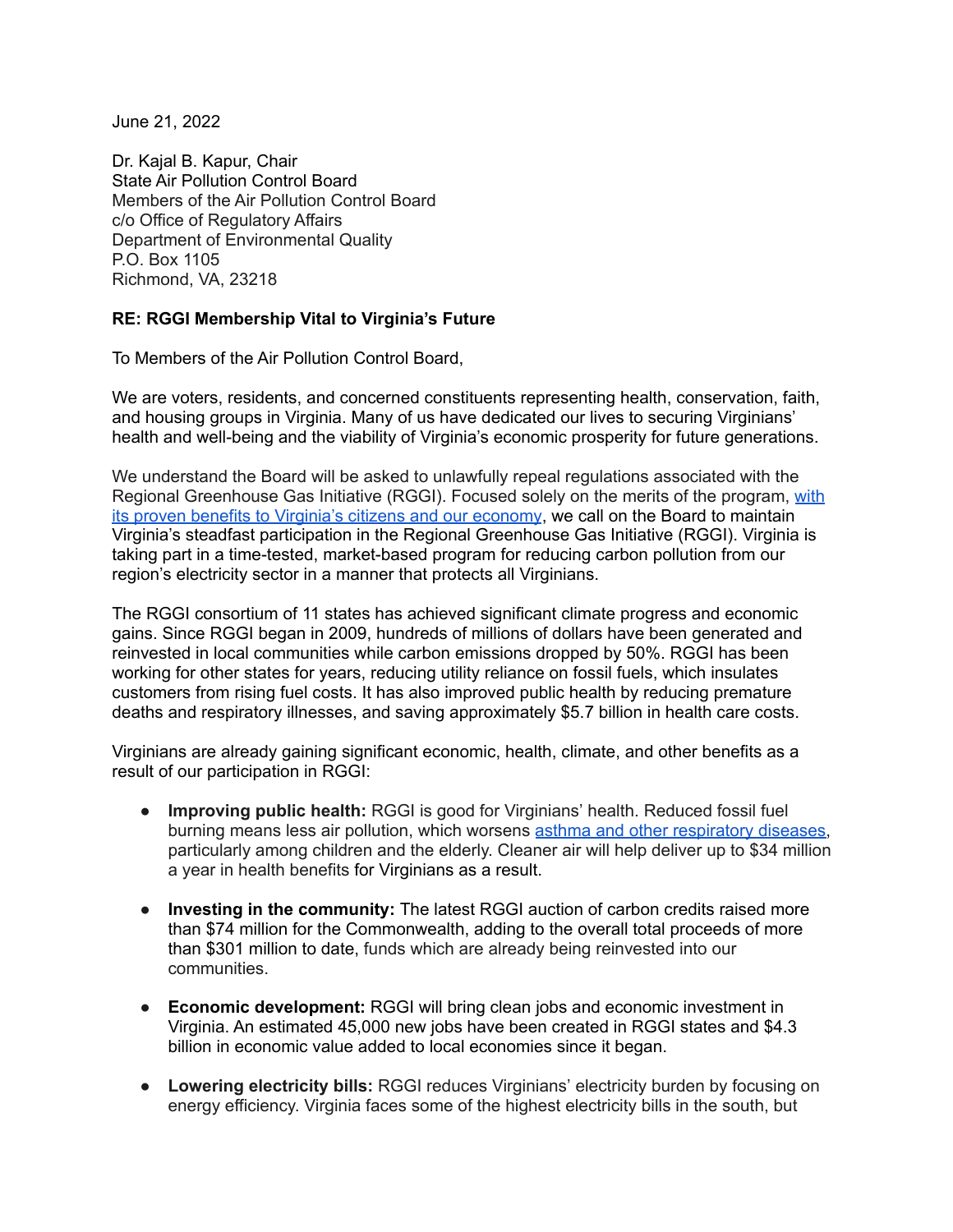RGGI funds dedicated to energy-efficiency upgrades are helping Virginians save money on their energy bills.

- **Benefiting all Virginians:** More than 60 percent of RGGI funds go to low-wealth communities and families in Virginia who are disproportionately burdened by flooding and substandard housing in the Commonwealth. But all Virginians will benefit: A [2018](https://www.analysisgroup.com/globalassets/content/insights/publishing/2018_hibbard_tierney_darling_cullinan_an_expanding_carbon_cap_and_trade_regime2.pdf) [study](https://www.analysisgroup.com/globalassets/content/insights/publishing/2018_hibbard_tierney_darling_cullinan_an_expanding_carbon_cap_and_trade_regime2.pdf) found that RGGI-funded energy efficiency programs can lower bills of all residents, not just those who accept energy efficiency improvements, for a total savings of approximately \$725 million.
- **Projects underway:** With RGGI funding, more than 2,300 highly-efficient affordable housing units are now under construction, and 49 grants have already been extended to localities statewide to tackle [recurrent](https://vcnva.org/cfpf-grant-house/) flooding.
- **Reducing air pollution:** In just its first year, RGGI helped the Commonwealth cut pollution from coal and gas plants by over 13%, improving our air quality and [reduci](https://www.eia.gov/electricity/monthly/)ng our dependence on imported fossil fuels.
- **Protecting families from sea level rise:** RGGI is helping Virginia's coastline and neighboring communities, funding protections against sea-level rise. RGGI investments are expected to help avert \$5 billion in sea-level rise damages along the coast.

We commend your dedication and persistence in service to all Virginians who look to the Board for guidance and perseverance in safeguarding our air quality and tackling the climate challenge. Virginia's economy is strong, it is diverse, and it has embraced the opportunities that being a member of RGGI introduced since it was adopted by the Commonwealth in 2020 and implemented in 2021. A bipartisan [two-thirds](https://cnu.edu/wasoncenter/surveys/archive/2022-02-21.html) of Virginia voters support RGGI's climate, energy, and economy-focused initiatives.

RGGI is an essential tool that enables the Commonwealth to boost our economy while prioritizing environmental justice and supporting vulnerable and under-resourced communities. RGGI is helping to spur state growth and progress toward a clean energy economy that puts Virginia ahead of other neighboring states. RGGI's policy outcomes are improving the air, water, and local resources that power much of Virginia's economy.

Remaining a member of RGGI is an important milestone for Virginia and we thank you for your leadership. We look forward to Virginia's continued movement toward a low-carbon future.

Thank you for your attention to this important matter.

Sincerely,

Association of Energy Conservation Professionals Chesapeake Climate Action Network Clean Fairfax Clean Virginia Climate Action Alliance of the Valley Climate Cabinet EcoAction Arlington Faith Alliance for Climate Solutions Generation180